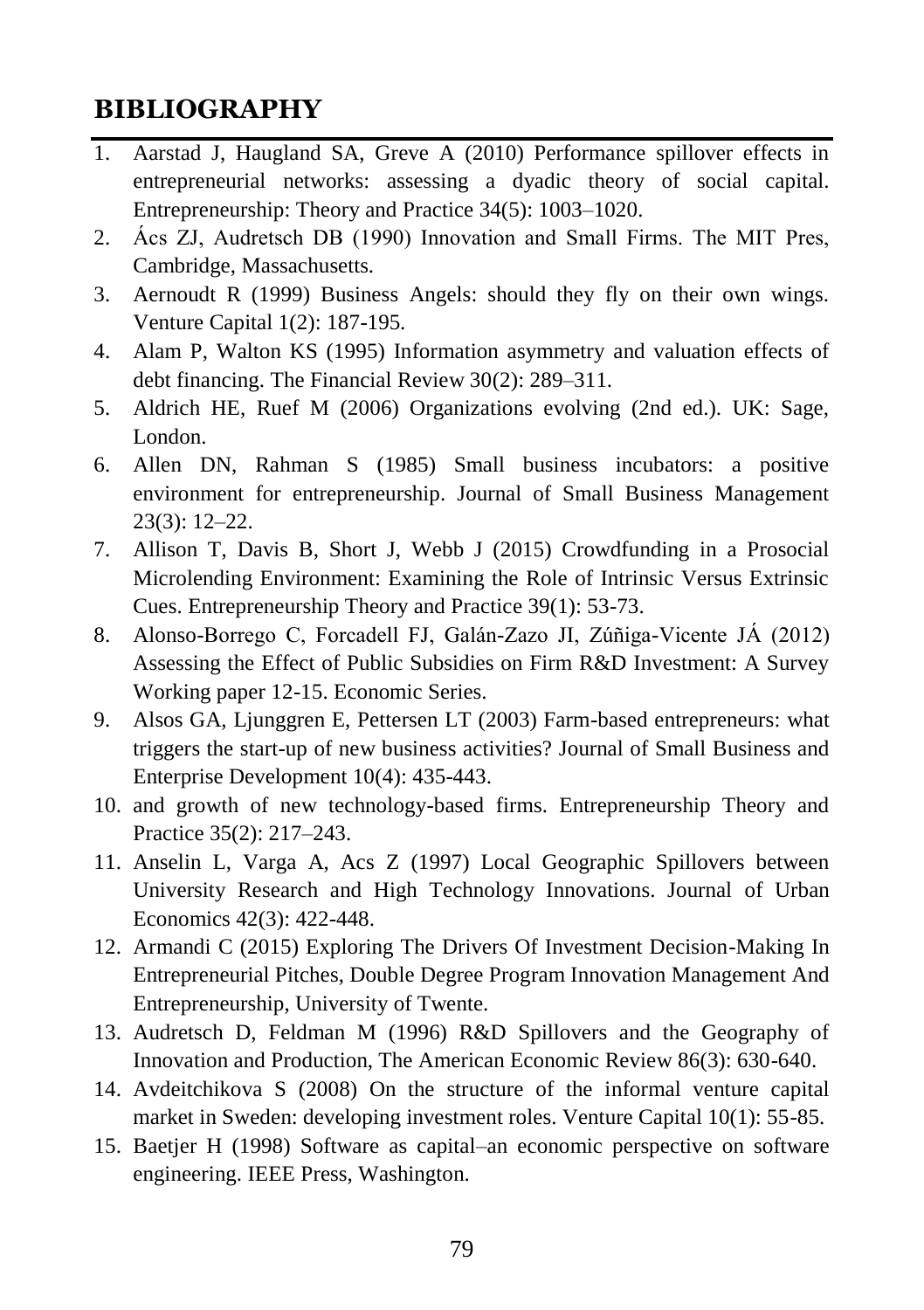- 16. Bania N, Eberts R, Fogarty MS (1993) Universities and the startup of new companies: Can we generalize from Route 128 and Silicon Valley? The Review of Economics and Statistics 75(4): 761-766.
- 17. Barney J (1991) Firm Resources and Sustained Competitive Advantage. Journal of Management 17(1): 99-120.
- 18. Barney J B, Wright M, Ketchen D (2001) The resource based view of the firm: Ten years after 1991. Journal of Management 27(6): 625-43.
- 19. Barney JB (1986) Organization culture: Can it be a source of sustained competitive advantage? Academy of Management Review 11(3): 656-665.
- 20. Bartel F, Lichtenberg A (1987) The comparative advantage of educated workers in implementing new technology, The Review of Economics and Statistics 69(1): 1-11.
- 21. Baum JA, Oliver C (1991) Institutional linkages and organizational mortality. Administrative Science Quarterly 36(3): 187-218.
- 22. Baumann F, Brändle T (2012) Self-employment, educational attainment and employment protection legislation. Labour Economics 19(6): 846-859.
- 23. Beeson P, Montgomery E (1993) The effects of colleges and universities on local labor markets. The Review of Economics and Statistics 75(4): 753-761.
- 24. Bellavitis C, Filatotchev I. and Kamuriwo D.S. (2014) The Effects of Intra industry and Extra industry Networks on Performance: A Case of Venture Capital Portfolio Firms. Managerial and Decision Economics 35(2): 129-144.
- 25. Belleflamme P, Lambert T, Schwienbacher A (2014) Crowdfunding: Tapping the Right Crowd. Journal of Business Venturing 29(5): 585-609.
- 26. Bembeneck B (2015) The Transfer Of Rfid Technology For Strengthening Competitiveness Of The Companies Of An Industrial Cluster, Managing Intellectual Capital and Innovation for Sustainable and Inclusive Society, Joint Conference, 27-29 May, 2015, Bari.
- 27. Berg B, Lune H (2012) Qualitative Research Methods for the Social Sciences. Pearson. London.
- 28. Berggren B, Fili A (2008) When Things Go Wrong: Business Angels' Use Of Cues In Judging Their Investment Relations. International Journal of Business Strategy 8(2): 48-58.
- 29. Bhatnagar SC, Madon S (1997) The Indian software industry: moving towards maturity. Journal of Information Technology, 12(4): 277-284.
- 30. Birley S, Westhead P (1993) A comparison of new businesses established by "novice" and "habitual" founders in Great Britain. International Small Business Journal 12(1): 36-80.
- 31. Blanchflower D G (2004) Self-employment: more may not be better. Swedish Economic Policy Review 11(2): 5-74.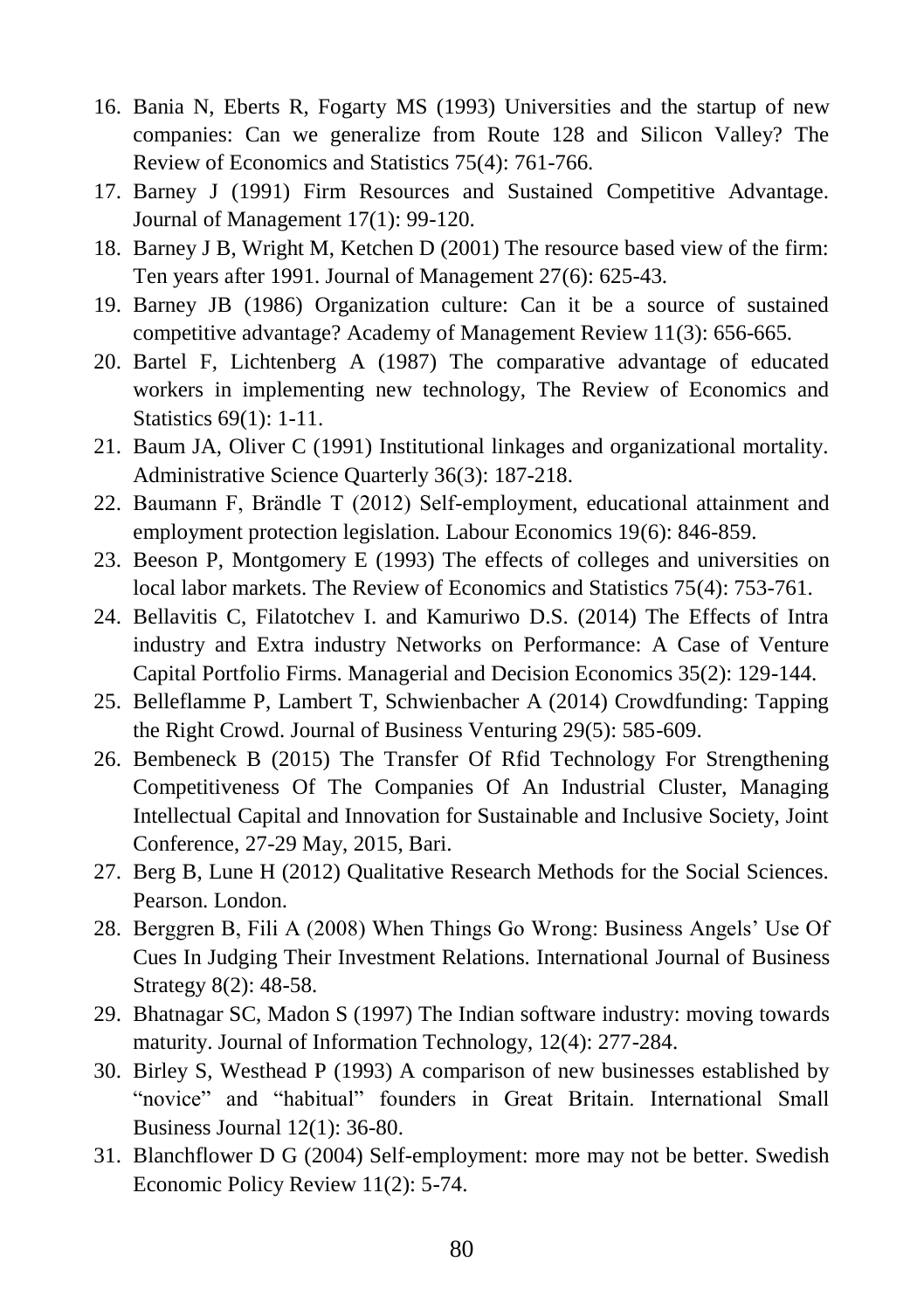- 32. Bloom N, Schankerman M, Van Reeenen J (2013) Identifying Technology Spillovers and Product Market Rivalry. Econometrica 81(4): 1347-1394.
- 33. Bond S, Harhoff D, Van Reenen J (2003) Investment, R&D and financial constraints in Britain and germany. Tech. Rep. No. CEPDP0599, CEP Discussion Paper.
- 34. Bougheas S, Gorg H, Strobl E (2003) Is R&D financially restrained? Theory and evidence from irish manufacturing. Review of Industrial Organization 22(2): 159-174.
- 35. Brinckmann J, Salomo S, Gemuenden HG (2011) Financial management competence of founding teams and growth of new technology-based firms. Entrepreneurship Theory and Practice 35(2): 217–243.
- 36. Bruno E (2009), Coesione europea e finanza d'impresa. Giuffrè, Milano.
- 37. Burchardt J, Hommel U, Kamuriwo DS, Billitteri C (2016) Venture Capital Contracting in Theory and Practice: Implications for Entrepreneurial Research. Entrepreneurship Theory and Practice 40(1): 25-48.
- 38. Burtch G, Ghose A, Wattal S (2013) An Empirical Examination of the Antecedents and Consequences of Investment Patterns in Crowd-Funded Markets. Information Systems Research 24(3): 499-519.
- 39. Busom I, Corchuelo B, Martinez Ros E (2012) Tax incentives or subsidies for R&D. UNU-MERIT Working Paper Series: 2012-2056.
- 40. Capizzi V (2011) What drives the Returns of Business Angels' Investments? An Empirical Analysis of the Italian Informal Venture Capital Market, International Journal on GSTF Business Review 1(2): 54-60.
- 41. Capizzi V (2015) I risultati della Survey 2014 e della ricerca scientifica di IBAN, XVI Convention IBAN, Milano.
- 42. Carrà G, Hernàndez R (2016), A conceptual approach for business incubator interdependencies and sustainable development. Agriculture and Agricultural Science Procedia 8: 718–724.
- 43. Carvalho L (2015) Handbook of Research on Entrepreneurial success and its impact on regional development, IGI Global. Hershey, Pennsylvania (USA).
- 44. Caves RE (1980) Industrial organization, corporate strategy and structure. Journal of Economic Literature 18(1): 64-92.
- 45. Certhoux G, Perrin A (2013) Business angels' practices in the screening stage: A study of knowledge transfer to the entrepreneur, 13rd EURAM Conference, Istanboul: Turkey.
- 46. Chandler G, Hanks S (1994) Market attractiveness, resource-based capabilities, venture. Strategies and venture performance. Journal of Small Business Management 12(1): 27-35.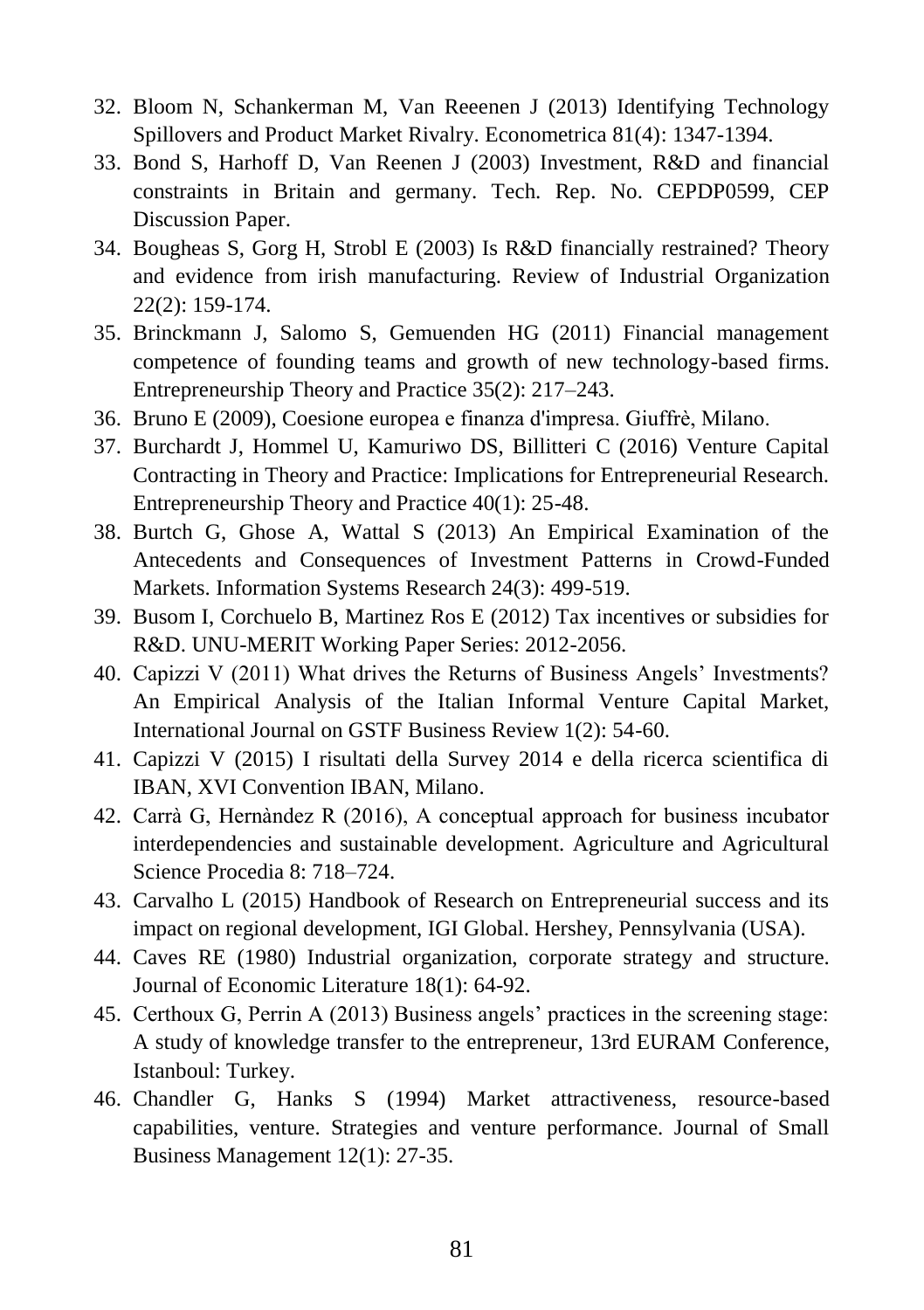- 47. Chandler GN, Jansen E (1992) The founder's self-assessed competence and venture performance. Journal of Business Venturing 7(3): 223-236.
- 48. Chesbrough HW, Nohria N, Sull DN (2000) Networked incubators hothouses of the new economy. Harvard Business Review 78(5): 74-84.
- 49. Clark C (2008) The impact of entrepreneurs' oral" pitch presentation skills on business angels' initial screening investment decisions. Venture Capital: An International Journal of Entrepreneurial Finance, 10 (3), 257-279.
- 50. Cliff J (1998) Does one size fit all? Exploring the relationship between attitudes towards growth, gender, and business size. Journal of Business Venturing 13(6): 523-542.
- 51. Cocheo S (2012) Findings businesses in new places. Opportunities for new business loans may be as close as your consumer database. ABA banking journal 7: 35-27.
- 52. Colgren D (2014) The rise of crowdfunding: social media, big data, cloud technologies, Strategic Finance, 96(4): 56-57.
- 53. Colombo M, Franzoni C, Rossi-Lamastra C (2015) Internal Social Capital and the Attraction of Early Contributions in Crowdfunding Projects. Entrepreneurship Theory and Practice 39(1): 75-100.
- 54. Colombo MG, Croce A, Murtinu S (2013) Ownership structure, horizontal agency costs and the performance of high-tech entrepreneurial firms. Small Bus Econ DOI 10.1007/s11187-013-9483-y, 11 april, Springer.
- 55. Colombo MG, Grilli L (2010) On growth drivers of high-tech start-ups: Exploring the role of founders' human capital and venture capital. Journal of Business Venturing 25(6): 610–626.
- 56. Conner KR (1991) A historical comparison of resource-based theory and five schools of thought within industrial organization economics: Do we have a new theory of the firm? Journal of Management 17(1): 121-154.
- 57. Cooper AC (1985) The role of incubator organizations in the founding of growth-oriented firms. Journal of Business Venturing 1(1): 75-86.
- 58. Corbett AC, Neck H, De Tienne D (2007) How corporate entrepreneurs learn from fledgling innovation initiatives: cognition and the development of a termination script. Entrepreneurship Theory and Practice 31(6): 829-852.
- 59. Coviello NE (2006) The network dynamics of international new ventures. Journal of International Business Studies 37(5): 713–731.
- 60. Crompton E (2011) Angel activity here buoys spirits. Journal of Business 26(19): A10.
- 61. Czarnitzki D, Hottenrott H (2010) R&D investment and financing constraints of small and medium-sized firms. Small Business Economics 36(1): 65-83.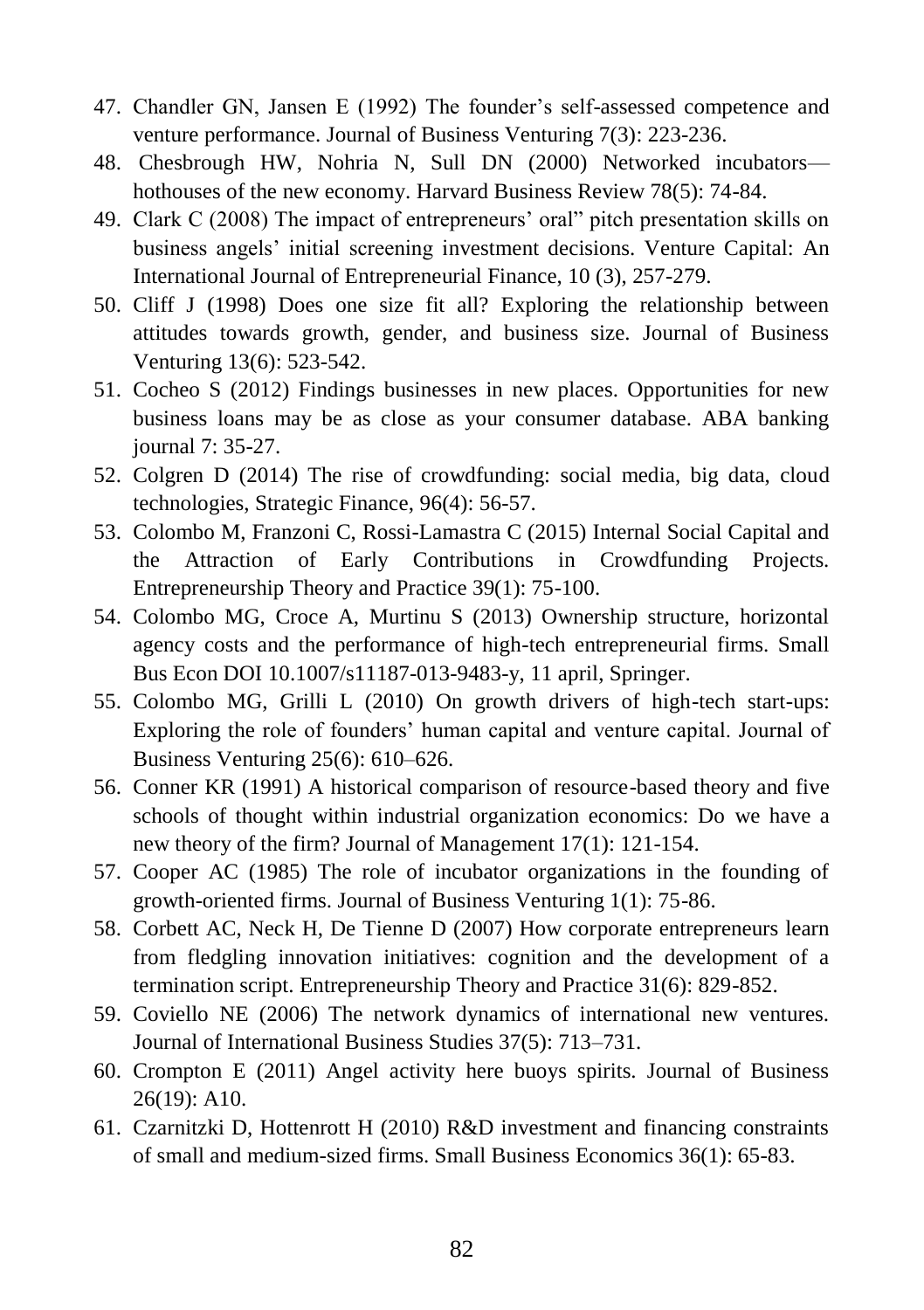- 62. De Gennaro RP (2010) Angel Investors: Who They Are and What They Do. Can I Be One, Too?, Journal of Wealth Management 13(2): 55–60.
- 63. Di Maggio P, Powell WW (1983) The iron cage revisited: Institutional isomorphism and collective rationality in organizational fields. American Sociological Review 48(2): 147-160.
- 64. Dimov D, Murray G (2001) Literature Survey of Venture Capital Support. Schemes in Europe Project IFISE (No. IPS029032PR).
- 65. Dollinger MJ (2008) Entrepreneurship: strategies and resources, Marsh Pubblications, Lombard, IL.
- 66. Donald J, Smith DJ, Mason CM, Harrison RT (2010) Angel Investment Decision Making as a Learning Process, Working Paper 10-05, Hunter Centre for Entrepreneurship, Scotland, UK.
- 67. Douglas E, Shepherd D (2002) Exploring investor readiness: assessments by entrepreneurs and investors in Australia. Venture Capital 4 (3): 219-236.
- 68. Eisenhardt KM (1989) Building Theories from Case Study Research. The Academy of Management Review 14(4): 532-550.
- 69. Etzkowitz H, de Mello JMC, Almeida M (2005) Towards "meta-innovation" in Brazil: The Evolution of the Incubator and the Emergence of a Triple Helix. Research policy 34(4): 411-424.
- 70. Evans DS, Leighton LS (1989) Some Empirical Aspects of Entrepreneurship. American Economic Review 79(3): 519-535.
- 71. Everett CR (2008) Group Membership, Relationship Banking and Loan Default Risk: The Case of Online Social Lending. Mimeo. Available on SSRN: http://ssrn.com/abstract=1114428.
- 72. Fang H, Memili E, Chrisman JJ, Welsh DHB (2012) Family Firms' Professionalization: Institutional Theory and Resource-Based View Perspectives. Small Business Journal 8(2): 12-34.
- 73. Ferraris Franceschi R (1998) Problemi attuali dell'economia aziendale in prospettiva metodologica, Giuffré, Milano.
- 74. Florax RGM, Folmer H (1992) Knowledge impacts of universities on industries: An aggregate simultaneous investment model, Journal of Regional Science 32(4): 437-466.
- 75. Fosfuri A, R∅nde T (2004) High-tech clusters, technology spillovers, and trade secret laws. International Journal of Industrial Organization 22(1): 45– 65.
- 76. Freear J, Sohl JE, Wetzel WE jr (1995), Early Stage Software Ventures: What Is Working and What Is Not. Report for the Massachusetts Software Council.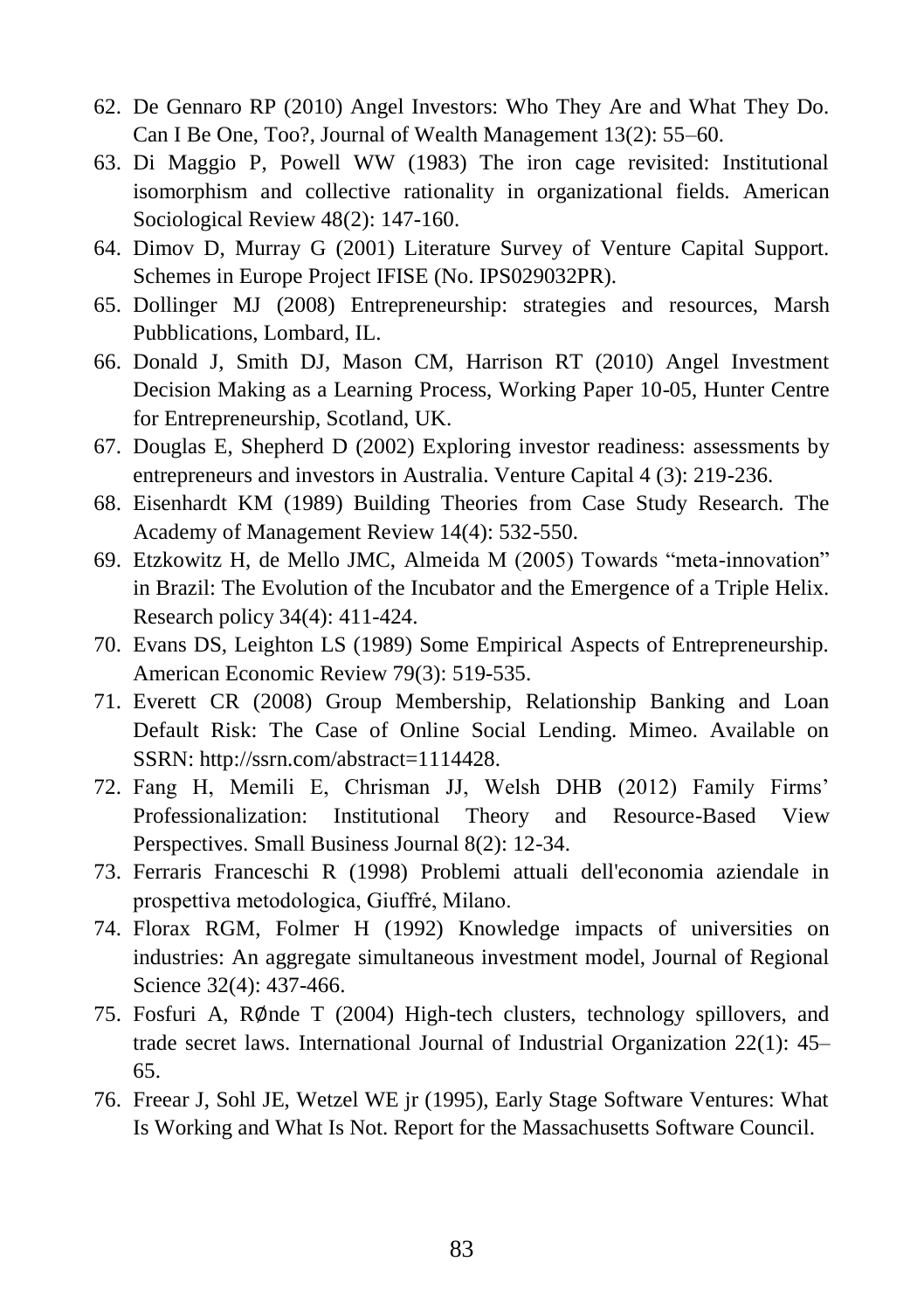- 77. Freear J, Sohl JE, Wetzel WE jr (2002) Angles on angels: financing technology-based ventures - a historical perspective. Venture Capital 4(4): 275-287.
- 78. Fronterre F (1991) Le alleanze interorganizzative: finalità strategiche e problemi pratici. Studi organizzativi 3(4): 78–82.
- 79. Fukugawa N (2010) Assessing The Impact Of Science Parks On Knowledge Interaction In The Regional Innovation System. Summer Conference 2010 Opening Up Innovation: Strategy, Organization and Technology, Imperial College London Business School, 16-18 June.
- 80. Fundeanu DD, Badele CS (2014) The impact of regional innovative clusters on competitiveness. Procedia – Social and Behavioral Sciences (march) - 124: 405-414.
- 81. Glasmeier A (1991) The High-Tech Potential. Economic Development in Rural America. Center for Urban Policy Research, New Brunswick, NJ.
- 82. Gorbatai A, Nelson L (2015) Gender and the Language of Crowdfunding. Available at SSRN: http://ssrn.com/abstract=2549354.
- 83. Grant RM (1991) The Resource-Based Theory of Competitive Advantage: Implications for Strategy Formulation. California Management Review 33(3): 119-135.
- 84. Green PG, Brown TE (1997) Resource needs and the dynamic capitalism typology. Journal of Business Venturing 12(3): 161-173.
- 85. Guiso L, Haliassos M, Jappelli T (2003) Household Stockholding in Europe: Where Do We Stand and Where Do We Go? Economic Policy 36(6): 117– 164.
- 86. Gurau M (2004) Capital resources for growing your business. NH Business Review 26(26): 10-23.
- 87. Haines GH Jr, Madill JJ, Riding AL (2003) Informal investment in Canada: financing small business growth. Journal of Small Business and Entrepreneurship 16(3/4): 13-40.
- 88. Hall BH (2002) The Financing of Research and Development. In Oxford Review of Economic Policy 18(1): 35-51.
- 89. Hall J, Hofer CW (1993) Venture Capitalists' Decision Criteria in New Venture Evaluation. Journal of Business Venturing 8(1): 25-42.
- 90. Harrison RT, Mason CM, Smith DJ (2010) Angel investment decision making as a learning process, Working paper 10-05, Hunter Centre for Entrepreneurship, University of Strathclyde.
- 91. Harrison R, Mason C (1992) International perspectives on the supply of informal venture capital. Journal of Business Venturing 7(6): 459-475.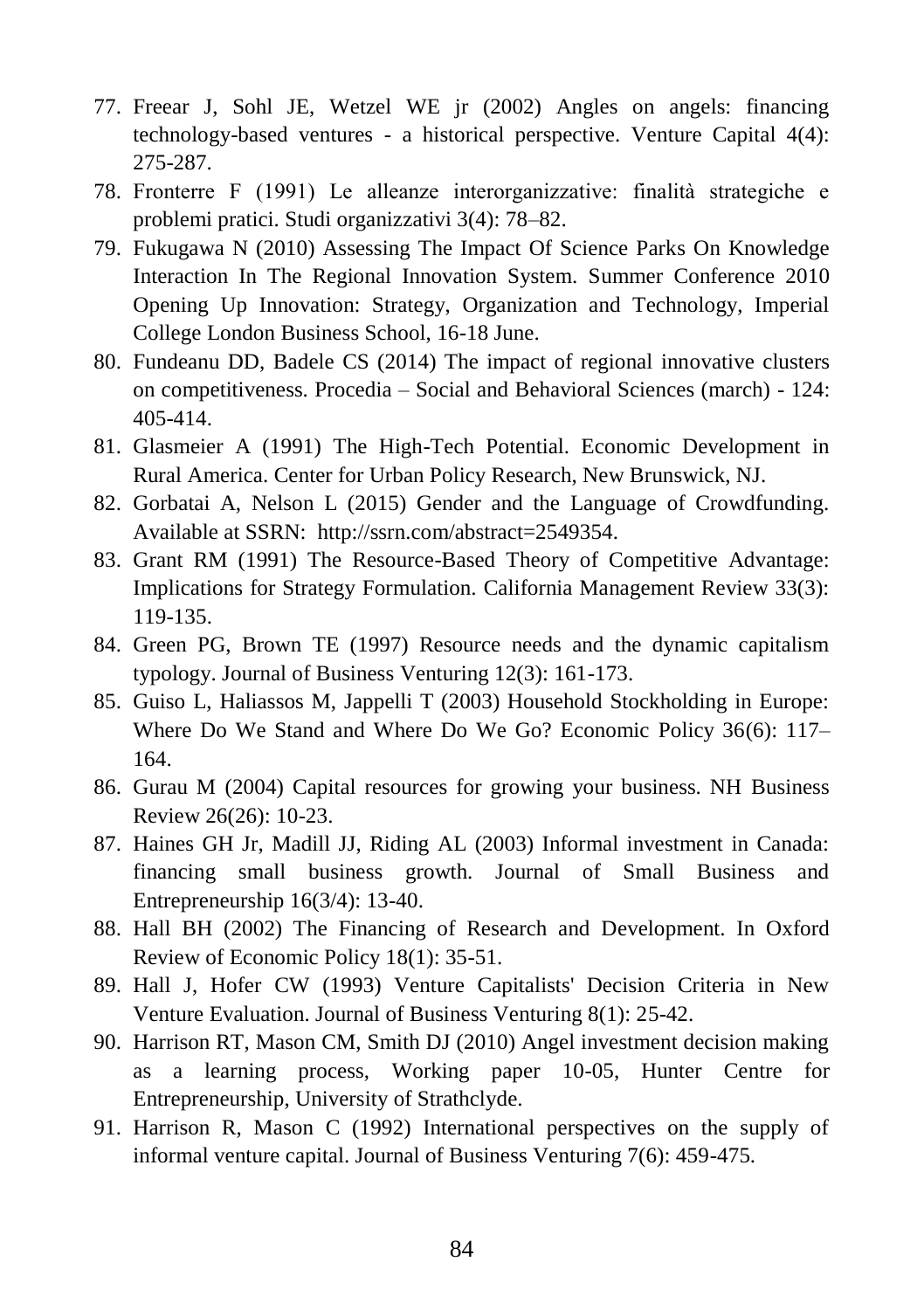- 92. Hatch MJ (1997) Organization theory: Modern, Symbolic, and Postmodern Perspectives, Oxford University Press.
- 93. Herzenstein M, Dholakia U, Andrews RL (2011) Strategic Herding Behaviors in Peer-to-Peer Loan Auctions. Journal of Interactive Marketing 25(1): 27-36.
- 94. Himmelberg C, Peterson B (1994) R&D and Internal Finance: A Panel Study of Small Firms in High-Tech Industries. Review of Economics and Statistics 76(1): 38-51.
- 95. Hite JM, Hesterly WS (2001) The evolution of firm networks: from emergence to early growth of the firm. Strategic Management Journal 22(3): 275–286.
- 96. Hodgson GM (1998) The approach of institutional economics. Journal of Economic Literature 36(1): 166–192.
- 97. Hu AG (2007) Technology parks and regional economic growth in China, Research Policy 36(1): 76–87.
- 98. Hubbard RG (1998) Capital-market imperfections and investment. Journal of Economic Literature 36(1): 193–225.
- 99. Hughes M, Hughes P, Morgan RE (2007) Exploitative Learning and Entrepreneurial Orientation Alignment in Emerging Young Firms: Implications for Market and Response Performance. British Journal of Management 18(4): 359–375.
- 100.Hughes M, Ireland RD, Morgan RE (2007) Stimulating dynamic value: social capital and business incubation as a pathway to competitive success. Long Range Planning 40(2): 154–177.
- 101.Iacoviello G (2015) How specific business angel makes his investment decision. An italian case study. Rivista Piccola Impresa/Small Business: 3: 10- 25.
- 102.Iammarino S, McCann P (2006) The structure and evolution of industrial clusters: transactions, technology and knowledge spillovers. Research Policy 35(7): 1018-1036.
- 103.Isaksen E, Kolvereid L (2005) Growth objectives in Norwegian baby businesses. International Journal of Entrepreneurship and Small Business 2(1): 17-41.
- 104.Iyigun MF, Owen AL (1997) Risk, Entrepreneurship and Human Capital Accumulation, AEA Papers and Proceedings, 88(2): 454-457.
- 105.Keisodou (2004) Knowledge Spillovers in High-tech Clusters in Developing Countries. Globelics Academy 3: 59-67.
- 106.Kenneth HM (2010). Flying with an angel investor. Hudson Valley Business Journal 21(18): 23-23.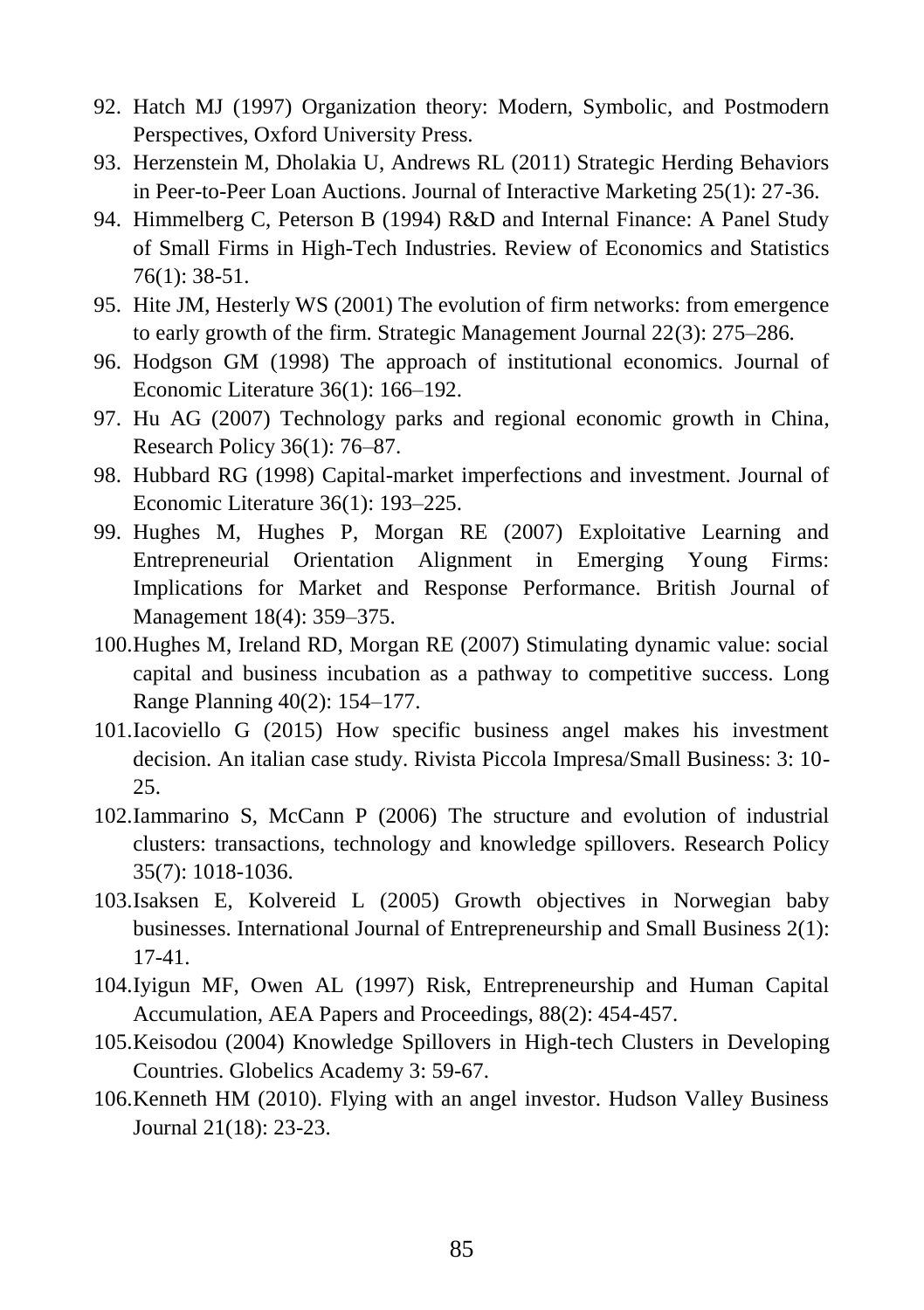- 107.Kerr WR, Lerner J, Schoar A (2010) The consequences of entrepreneurial finance: a regression discontinuity analysis. Working paper 10-086, Harvard Business School.
- 108.Kibbe C (2009) Angels with smaller pocketbooks. New Hampshire Business Review 6(19): 13-14.
- 109.Kihlstrom RE, Laffont JJ (1979) A general equilibrium entrepreneurial theory of firm formation based on risk aversion. Political Economy 87(4): 719–748.
- 110.Kirschenhofer F (2006) Long-term performance of habitual entrepreneurs which direction to go?, Paper submitted for the Workshop on Firm Exit and Serial Entrepreneurship at the Max Planck Institute (Jena, Germany) at 13-14 January 2006.
- 111.Kirzner IM (1973) Competition and entrepreneurship, Chicago University Press, Chicago, IL.
- 112.Koo J (2005) Technology spillovers, agglomeration, and regional economic development. Journal of Planning Literature 20(2): 99-115.
- 113.Kraemer-Eis H, Lang F, Gvetadze S (2013) European Small Business Finance Outlook. Working Paper 2013/18.
- 114.Kuppuswamy V, Bayus B (2015) A Review of Crowdfunding Research and Findings, available at SSRN: http://ssrn.com/abstract=2685739 (retrieved June 15, 2016).
- 115.Kuppuswamy V, Bayus BL (2013) Crowdfunding creative ideas: the dynamics of project backers in kickstarter. SSRN Electronic Journal.
- 116.Landström H (1998) Informal investors as entrepreneurs. Technovation 18(5): 321-333.
- 117.Landström H (2005) Pioneers in Entrepreneurship and Small Business Research. Springer, New York.
- 118.Langley A (1999) Strategies for theorizing from process data. Academy of Management Review 24(4): 691-710.
- 119.Large D, Muegge S (2008) Venture capitalists' non-financial value-added: an evaluation of the evidence and implications for research. Venture Capital 10(1): 21-53.
- 120.Lazzeroni M (2004) Distretti tecnologici e sviluppo locale: metodologie di identificazione e di analisi. Paper. Convegno Lo sviluppo locale. Metodologie e politiche. Napoli 20-21 maggio 2004.
- 121.Leoni T, Falk M (2010) Gender and field of study as determinants of self employment. Small Business Economics 34(2): 167-185.
- 122.Lévesque M, Minniti M, Shepherd D (2009) Entrepreneurs' decisions on timing of entry: learning from participation and from the experiences of others. Entrepreneurship Theory and Practice 33(2): 547-570.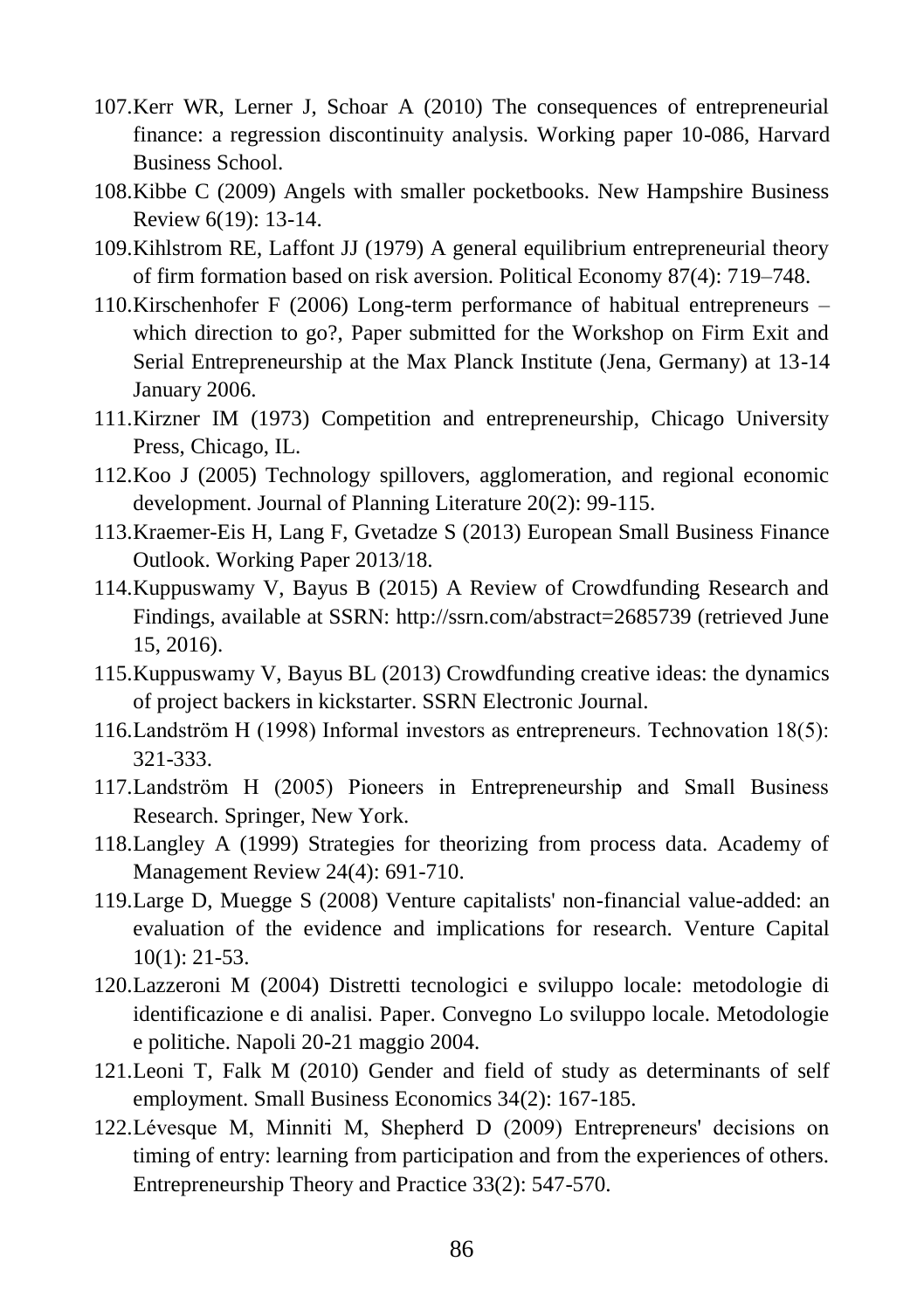- 123.Lin M, Viswanathan S (2013) Home Bias in Online Investments: An Empirical Study of an Online Crowd Funding Market. Available at SSRN: http://ssrn. com/abstract=2219546.
- 124.Lindelof P, Lofsten H (2003) Science park location and new technology-based firms in Sweden: implications for strategy and performance. Small Business Economics 20(3): 245-258.
- 125. Link A, Rees J (1990) Firm size, university based research and returns to R  $\&$ D. Small Business Economics 2(1): 25-32.
- 126.Lucas R (1988) On the mechanics of economic development. Journal of Monetary Theory 22: 3-42.
- 127.Ludvigsen J (2009) Decision Time in Belgium: An Experiment As To How Business Angels Evaluate Investment Opportunities, CEB Working paper n. 9/037, Centre Emile Bernheim, Solvay Brussels School of Economics and Management, Brussels, Belgium.
- 128.Lundvall BA (1992) National Systems of Innovation: Towards a Theory of Innovation and Interactive Learning. Pinter, London.
- 129.MacMillan I, Siegel R, Narasimha PNS (1985) Criteria Used by Venture Capitalists to Evaluate New Venture Proposals. Journal of Business Venturing 1(1): 119-128.
- 130.Maine EM, Shapiro DM, Vining A R (2010) The Role of Clustering in the Growth of New Technology-based Firms. Small Business Economics 34(2): 127-146.
- 131.Malecki E (1991) Technology and Economic Development. Longman Scientific and Technical, Essex.
- 132.Malecki E, Bradbury SL (1992) R&D Facilities and professional labour: labour force dynamics in high technology. Regional Studies 26(2): 123-136.
- 133.Mansson N, Landström H (2006) Business Angels in a changing economy: The case of Sweden. Venture Capital 8(4): 281-301.
- 134.Marom D, Robb A, Sade O (2015) Gender Dynamics in Crowdfunding (Kickstarter): Evidence on Entrepreneurs, Investors, Deals and Taste Based Discrimination. Available at SSRN: http://ssrn.com/abstract=2442954.
- 135.Mason C (2006) Informal sources of venture finance. In Parker, S. C., The Life Cycle of Entrepreneurial Ventures. Springer, New York: 259-299.
- 136.Mason C, Rogers A (1996) Understanding the Business Angel's investment decision, Venture Finance Working Paper No. 14, University of Southampton and University of Ulster, Southampton.
- 137.Mason C, Stark M (2004) What do investors look for in a business plan? A comparison of the investment criteria of bankers, venture capitalists and venture capitalists. International Small Business Journal 22(3): 227-248.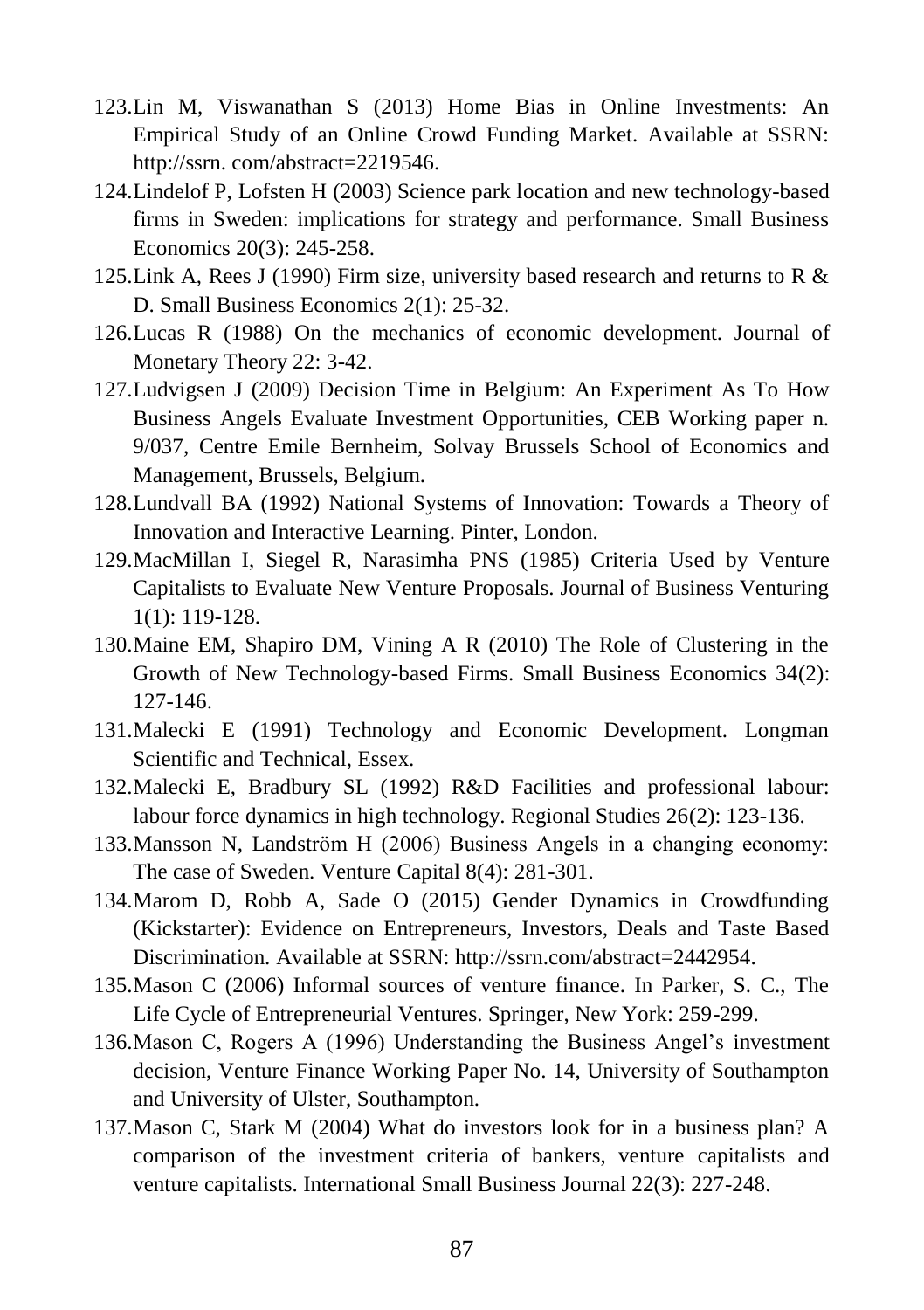- 138.Mason CM, Harrison RT (2002) Barriers to investment in the informal venture capital sector. Entrepreneurship and Regional Development 14(3): 271–287.
- 139.Mason CM, Harrison RT (2003) Auditioning for money: what do technology investors look for at the initial screening stage? Journal of Private Equity  $6(2)$ : 29-42.
- 140.Massolution CF (2013) The Crowdfunding Industry Report Excerpt, www.crowdsourcing.org/research.
- 141.Maula M, Autio E, Arenius P (2005) What Drives Micro-Angel Investments? Small Business Economics 25(5): 459–475.
- 142.Maxwell AL, Jeffrey SA, Lévesque M (2011) Business angel decisionmaking. Journal of Business Venturing 26(2): 212–225.
- 143.McMullen JS, Shepherd DA (2006) Entrepreneurial Action and the Role of Uncertainty. In the Theory of the Entrepreneur. Academy of Management Review 31(1): 132–152.
- 144.Mitteness CR, Sudek R, Baucus MS (2010) Entrepreneurs as authentic trasformational leaders: critical behaviors for gaining angel capital. Frontiers of Entrepreneurship Research 30(5): 202-216.
- 145.Mollick E (2013a) Swept Away by the Crowd? Crowdfunding, Venture Capital and the Selection of entrepreneurs. University of Utah, Utah-BYu Winter Strategy Conference. Snowbird UT, United States of America, March 7–13, Available at http://www. business.utah.edu/sites/default/files/media /mollick swept away byu utah3–5.pdf.
- 146.Mollick E (2014) The Dynamics of Crowdfunding: An Exploratory Study. Journal of Business Venturing 29(1): 1-16.
- 147.Mollick E, Kuppuswamy V (2014) After the Campaign: Outcomes of Crowdfunding. UNC Kenan-Flagler Research Paper No. 2376997. Available at SSRN: http://ssrn.com/abstract=2376997 or http:// dx.doi.org/10.2139 /ssrn.2376997.
- 148.Moritz A, Block J (2016) Crowdfunding: A Literature Review and Research Directions," forthcoming. In Bruntje D, Gajda O (eds.), Crowdfunding in Europe: State of the Art in Theory and Practice, Cham, Switzerland: Springer International Publishing: 25-53.
- 149.Mullin R (1995) Foundations for Fundraising, ICSA Publishing Ltd.
- 150.Oliver C (1991). Strategic responses to institutional processes. Academy of Management Review 16(1): 145–179.
- 151.Oliver C (1997) Sustainable competitive advantage: Combining institutional and resource-based views. Strategic Management Journal 18(9): 697–713.
- 152.Parker DD, Zilberman D (1993) University technology transfers: impacts on local and U.S. economies. Contemporary Policy 11(2): 87-99.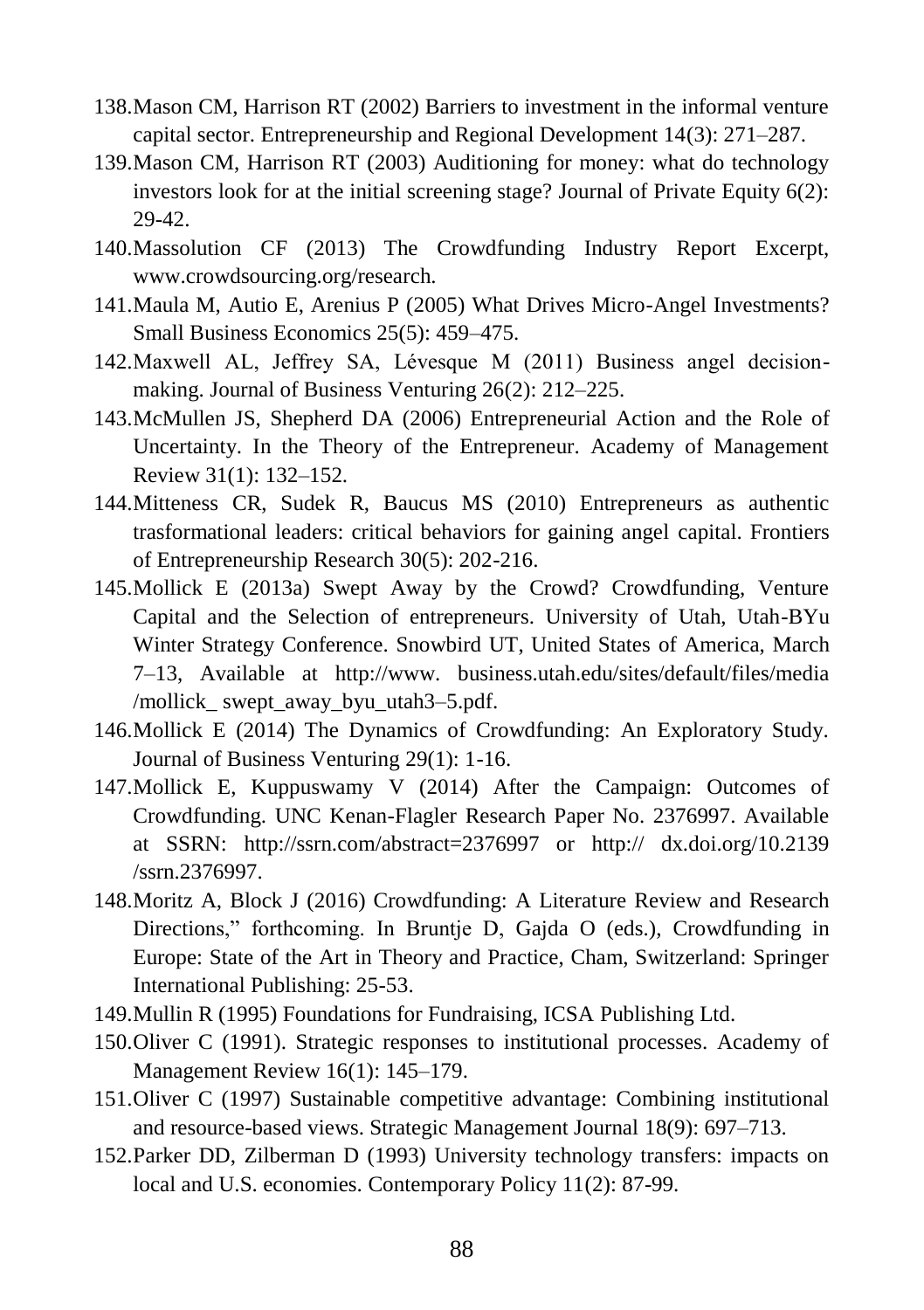- 153.Patibandla M, Petersen B (2002) Role of transnational corporations in the evolution of a high-tech industry: the case of India's software industry. World Development 30(9): 1561–1577.
- 154.Paul S, Whittam G, Wyper J (2007) The pecking order hypothesis: does it apply to start-up firms? Journal of Small Business and Enterprise Development 14(1): 8-21.
- 155.Paul S, Whittam G, Wyper J (2007) Towards a model of the Business Angel Investment Process. Venture Capital 9(2): 107-125.
- 156.Penrose ET (1959) The Theory of the Growth of the Firm. John Wiley & Sons, New York, NY.
- 157.Perraudin WRM, Sorensen BE (2000) The Demand for Risky Assets: Sample Selection and Household Portfolios. Journal of Econometrics 97(1): 117–144.
- 158.Peteraf MA (1993) The cornerstones of competitive advantage: A resourcebased view. Strategic Management Journal 14(3): 179-191.
- 159.Pettersen IB, Tobiassen AE (2012) Are born globals really born globals? The case of academic spin-offs with long development periods. Journal of International Entrepreneurship 10(2): 117–141
- 160.Politis D (2008) Business angels and value added: what do we know and where do we go? Venture Capital 10(2): 127–147.
- 161.Pope D, Sydnor J (2011) What's in a Picture? Evidence of Discrimination from Prosper.com. Journal of Human Resources 46(1): 53-92.
- 162.Poterba JM, Samwick AA (2003) Taxation and Household Portfolio Composition: US Evidence from the 1980s and 1990s. Journal of Public Economics 87(1): 5–38.
- 163.Prahalad CK, Hamel G (1990) The Core Competence of the Corporation. Harvard Business Review 68(3): 79-91.
- 164.Priley A (2004) Libations and Liquidity. Njbiz. All Business All New Jersey 17(41): 2-2.
- 165.Rae D, Carswell M (2001) Towards a conceptual understanding of entrepreneurial learning. Journal of Small Business and Enterprise Development 8(2): 150–158.
- 166.Reed R, De Fillippi RJ (1990) Causal ambiguity, barriers to imitation, and sustainable competitive advantage. Academy of Management Review 15(1): 88-102.
- 167.Rees J (1991) State technology programs and industry experience in the United States, Review of Urban and Regional Development Studies 3(1): 39- 59.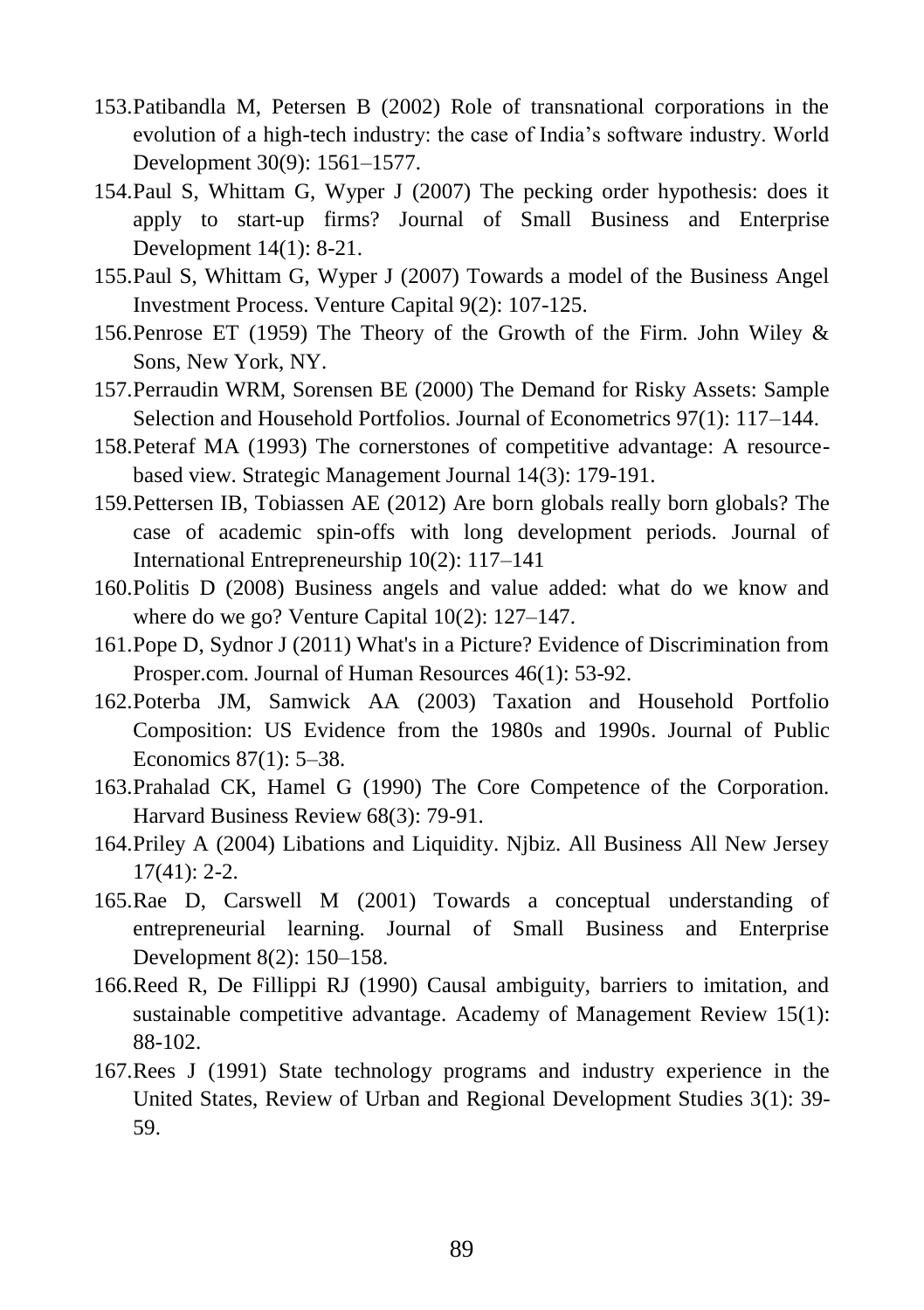- 168.Reitan B, Sorheim R (2000) The informal venture capital in Norway investor characteristics, behaviour and investment preferences. Venture Capital 2(2): 129-141.
- 169.Revest V, Sapio A (2012) Financing technology-based small firms in Europe: what do we know? Small Business Economics 39(1): 179–205.
- 170.Riding A (2008) Business Angels and informal investors: on the size structure of the informal market for risk capital. AGSE: 909-921.
- 171.Riding AL, Madill JJ, Haines GH jr (2007) Investment decision making by business angels. In Landstrom H Handbook of Research on Venture Capital. Edward Elgar, Cheltenham UK, 347–370.
- 172.Roach G (2010) Is angel investing worth the effort? A study of Keiretsu Forum. Venture Capital 12(2): 153–166.
- 173.Ronstadt R (1988) The corridor principle. Journal of Business Venturing 3(1): 31-40.
- 174.Rosa P, Scott M (1999) The prevalence of multiple owners and directors in the SME sector: implications for our understanding of start-up and growth. Entrepreneurship & Regional Development 11(1): 21-37.
- 175.Rumelt RP, Schendel D, Teece DJ (1991) Strategic management and economics. Strategic Management Journal 12(Special Issue): 5–29.
- 176.Sa C, Lee H (2012) Science, business, and innovation: understanding networks in technology-based incubators. R&D Management 42(3): 243–253.
- 177.Sarasvathy S (2001) Causation and Effectuation: Toward A Theoretical Shift From Economic Inevitability To Entrepreneurial Activity. Academy of Management Review 26(2): 243-263.
- 178.Sathe V (2003) Corporate entrepreneurship: Top managers and new business creation. Cambridge University Press, Cambridge, UK.
- 179.Saxenian A (1996) Regional Advantage: Culture and Competition in Silicon Valley and Route 128 (second ed.). Harvard University Press, Cambridge and London.
- 180.Schumpeter J (1934) The Theory of Economic Development, Harvard University Press, Cambridge, MA.
- 181.Scott WR (1995) Institutions and organizations. Sage Publications Thousand Oaks, CA.
- 182.Scott WR, Meyer JW (1983) The organizational of societal sectors. In Meyer JW, Scott WR (Eds.) Organizational environments: Ritual and rationality: 129-153. Sage Beverly Hills, GA.
- 183.Shane S, Venkataraman S (2000) The promise of entrepreneurship as a field of research. Academy of Management Review 25(1): 217-226.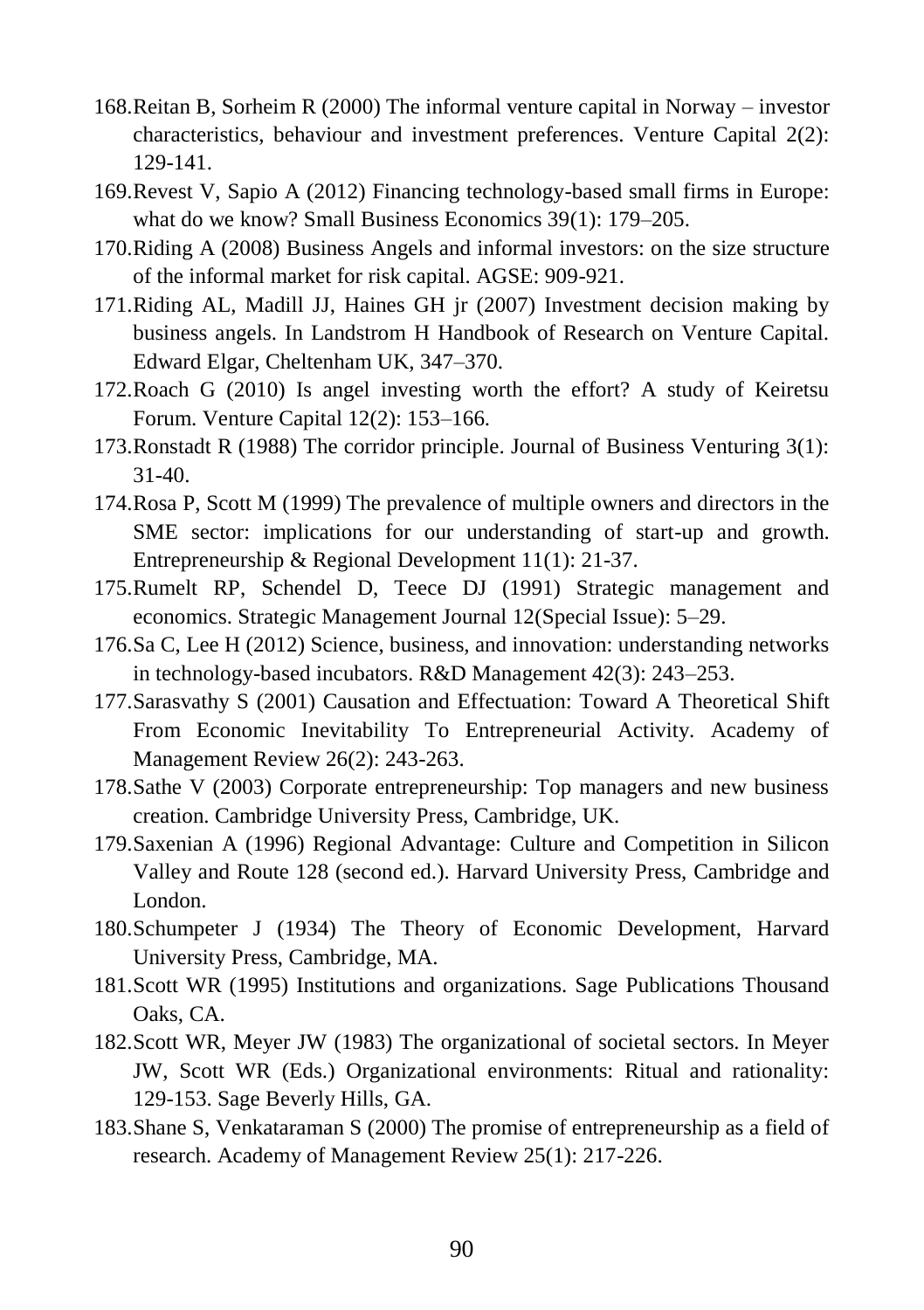- 184.Shrader R, Siegel DS (2007) Assessing the Relationship Between Human Capital and Firm Performance: Evidence From Technology-based New Ventures. Entrepreneurship Theory and Practice 31(6): 893-907.
- 185.Singh JV, House RJ, Tucker DJ (1986) Organizational legitimacy and the liability of newness. Administrative Science Quarterly 31(2): 171-193.
- 186.Sivitanidou R, Sivitanides P (1995) The intrametropolitan distribution of R & D activities: Theory and empirical evidence. Journal of Regional Science 35(3): 391-415.
- 187.Smith S, Windmeijer F, Wright E (2014) Peer Effects in Charitable Giving: Evidence from the (Running) Field. The Economic Journal 125(585): 1053- 1071.
- 188.Sørheim R (2005) Business angels as facilitators for further finance: an exploratory study. Journal of Small Business and Enterprise Development 12(2): 178–91.
- 189.Sorrentino M (2006) Venture capital informale imprenditorialità innovativa. Sinergie 71: 99-126.
- 190.Space Tec Capital Partners (2014) Crowdfunding innovative ventures in Europe The financial ecosystem and regulatory landscape, Final report for European Commission.
- 191.Sudek R, Mitteness CR, Baucus MS (2008) Betting on the horse or the jockey: the impact of expertise on angel investing. Academy of Management Annual Meeting Proceedings: 6.
- 192.Takalo T (2012) Rationales and instruments for public innovation policies. Journal of Review on Global Economics 1: 157-167.
- 193.Takalo T, Tanayama T (2010) Adverse selection and financing of innovation: is there a need for R&D subsidies? Journal of Technology Transfer 35(1): 16- 41.
- 194.Tavares Lehmann T, Toledano P, Johnson L, Sachs L (2016) Rethinking Investment Incentives: Trends and Policy Options. Columbia University Press, New York.
- 195.Tervo H, Haapanen M (2010) The nature of self-employment: how does gender matter? International Journal of Entrepreneurship and Small Business 9(3): 349-371.
- 196.Tyebjee TT, Bruno AV (1984) A Model of Venture Capitalist Investment Activity. Management Science 30(9): 1051-66.
- 197.Ucbasaran D, Howorth C, Westhead P (2000) Habitual entrepreneurs: human capital, opportunity search and learning. Paper presented at the Babson-Kauffman, Babson College, Wellesley, MA.